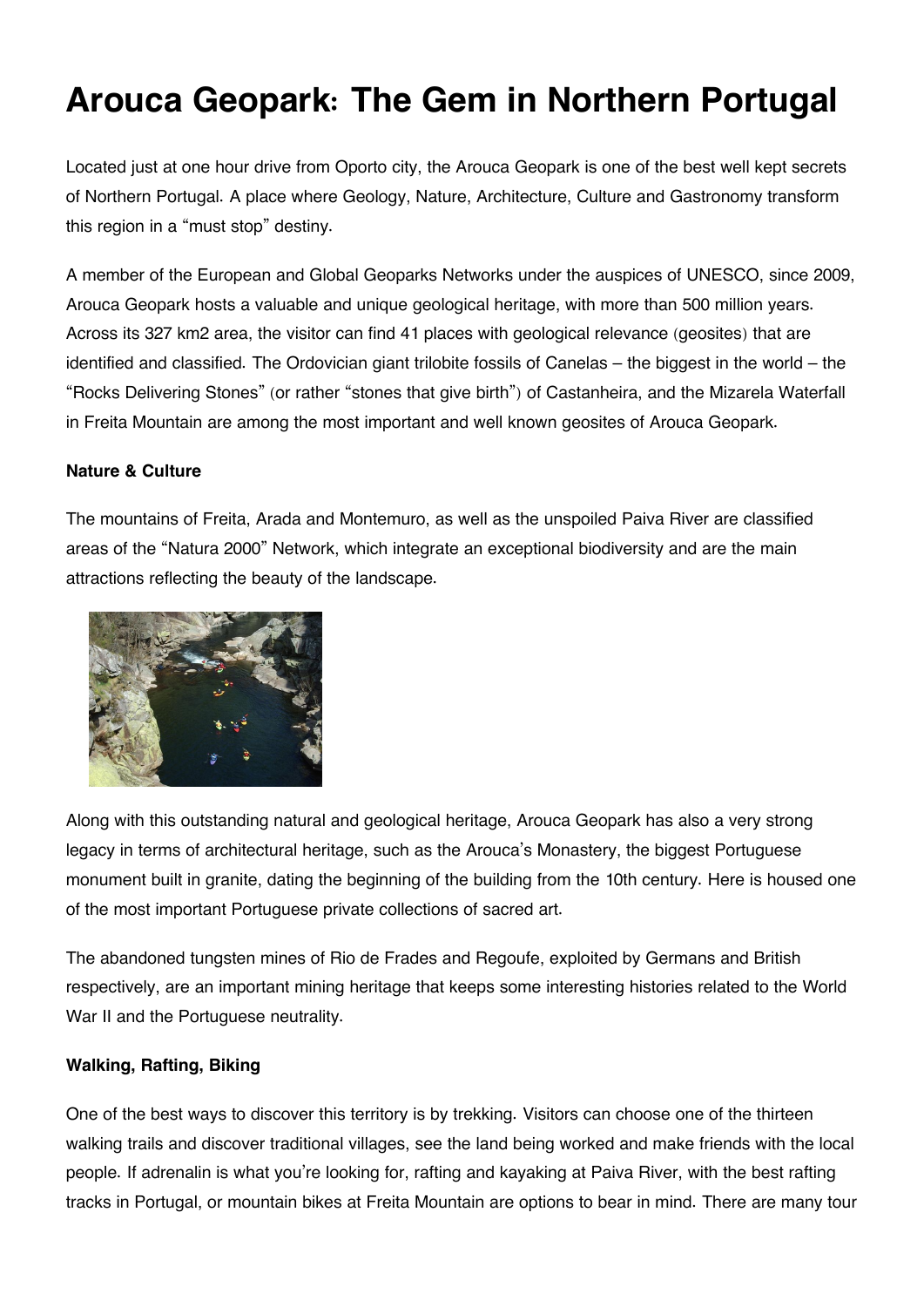agents and several locals that offer these experiences of sport and adventure.





Arouca Geopark also offers educational programs and Tourist Routes for those who are looking for a familial or scholar program. The units of local accommodation and travel agents offer tourist programs that provide unique sensations and emotions.

## **For Your Taste Buds**

One of the best ways to finish the visit to Arouca Geopark is without any doubt tasting the local delicacies. For the main course you can choose "posta arouquesa" or the roasted veal. The meat comes from the local cattle bred "arouquesa", being raised free in the surrounding mountains. Don´t miss the possibility to taste the exquisite sweets such as "castanhas doces" or "barrigas the freira" which were prepared in the old times by the nuns at the monastery and whose recipes are carefully kept by local producers. "Pão-de-ló", "melindres" and "pedras parideiras" are also regional sweets not to be missed as well.

In the Arouca Geopark territory you have a set of diversified places for accommodation: a three stars hotel, located right at the centre of Arouca town; a rural hotel, just 10 minutes away by car; several traditional houses, located some of them in traditional villages; and the camping park in the Freita Mountain, with bungalows, and space for tents and caravans.

### **Folk Festivals**

During the year a diversified set of events animates the Arouca Geopark territory, namely the International Festival of wild waters, in the Paiva river during the winter time; the European Week of Geoparks, at the end of May; the International Folk Festival in August; and the "Feira das Colheitas", the biggest local festivity which celebrates the local legacy related to the land and to the local ethnography. These are just a few of the several suggestions to complement your next visit to the Arouca Geopark.

By Arouca Geopark Association (AGA)